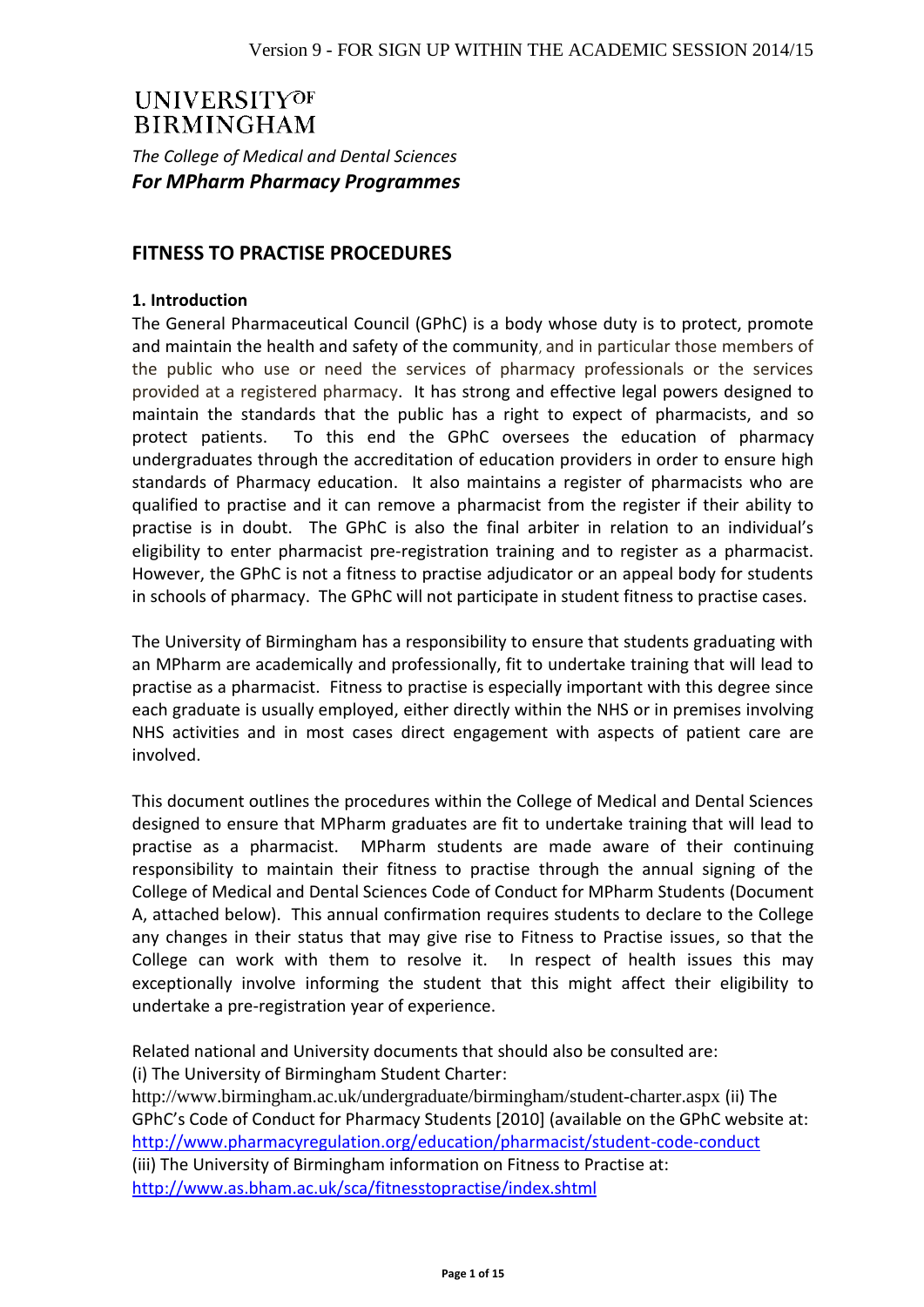Students must be aware and understand that failure to abide by the Code of Conduct for Pharmacy Students could result in Fitness to Practise issues.

### **2. Referral to the Fitness to Practise (FTP) Committee**

A student may be subject to a formal investigation should concerns be raised concerning their health, professionalism or their conduct or behaviour.

All students will be subject to an initial investigation should concerns be raised. The Investigating Officer will consider all of the facts and make a decision on the appropriate course of action to take. This may be to provide extra support or remediation to the student, award a summary penalty (such as a warning or reprimand) or in some cases it may be appropriate to refer cases to the College of Medical and Dental Sciences Fitness to Practise Committee for further consideration.



#### **3. Health**

All issues with respect to the health of a candidate or student for professional programmes of study are confidential. However, doctors treating a Pharmacy student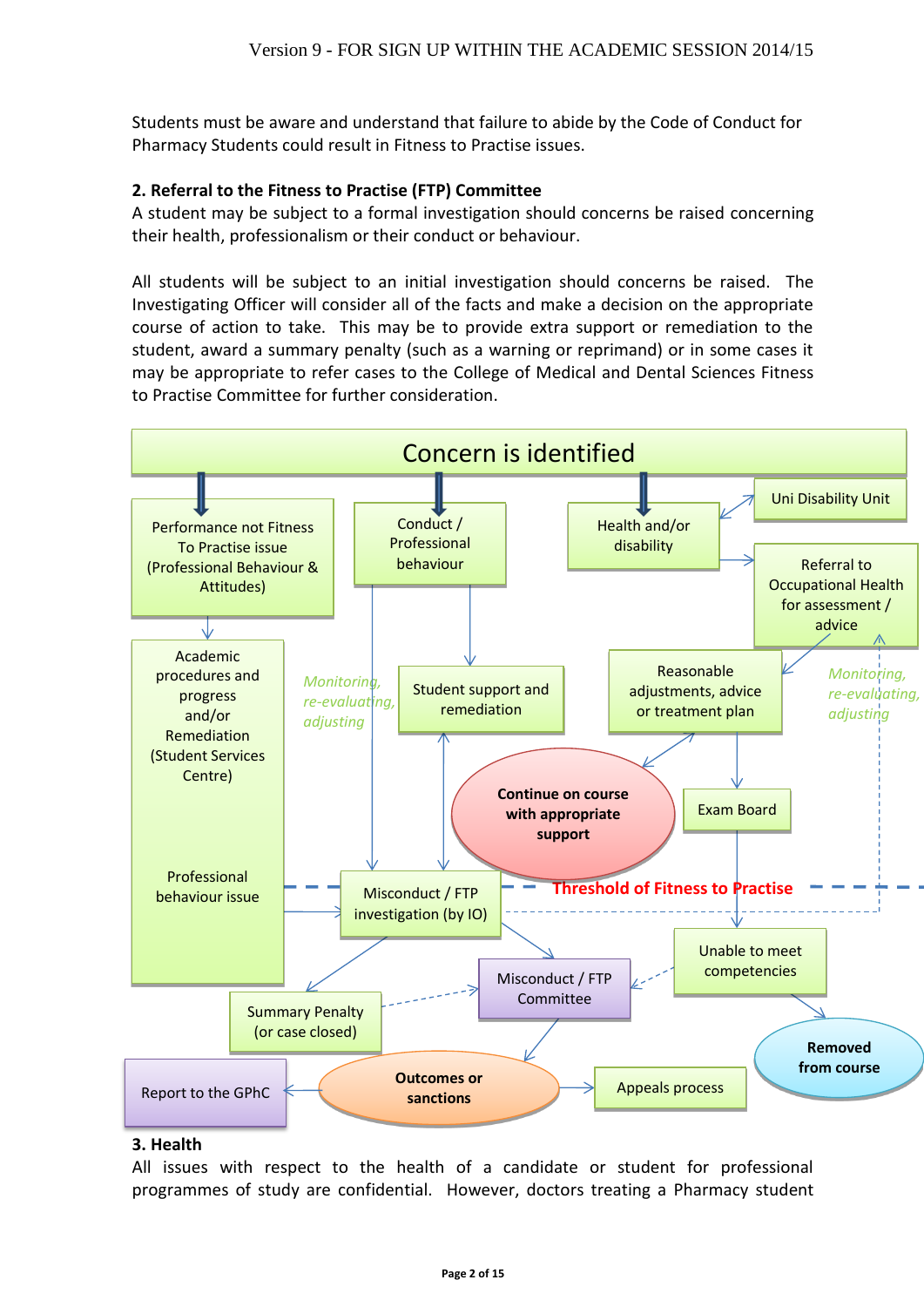with a serious mental or physical disorder that may pose a risk to patients may inform the Head of Student Development and Support for the MPharm. Specific medical guidance on confidentiality allows for such disclosure in the public interest; please refer to the following link:

[https://www.gov.uk/government/uploads/system/uploads/attachment\\_data/file/216476](https://www.gov.uk/government/uploads/system/uploads/attachment_data/file/216476/dh_122031.pdf) [/dh\\_122031.pdf](https://www.gov.uk/government/uploads/system/uploads/attachment_data/file/216476/dh_122031.pdf)

Health concerns developing during the course can be disclosed from multiple sources, for example teaching staff, tutorial staff, or staff within Teaching Trusts and other external placement environments and should be brought to the attention of the Year Tutors/Senior Tutor. These students should be referred to the Head of Student Development and Support for consideration who can, if necessary, arrange for a medical opinion from a relevant independent practitioner who has a full understanding of the requirements for studying for the MPharm at the University of Birmingham. Where necessary, a student may be referred to the College of Medical and Dental Sciences Fitness to Practise Committee.

#### **4. Admissions Procedure**

There is currently a health declaration section on the UCAS form. If the health declaration section indicates a potentially serious problem then candidates will be referred to the University Occupational Health department or to an appropriate consultant for a health assessment and to determine whether any reasonable adjustments could be implemented to facilitate their completion of the programme*.*

Candidates will be made aware of the 'Code of Conduct' during the admissions process.

#### **Disclosures**

Candidates receiving an offer following interview are also required to complete a Health Declaration Form. Any disability or specific learning disorders (SpLD) are relayed to the University's Disability and Learning Support Service for assessment and to provide advice and assistance to the College on the provision of appropriate reasonable adjustments which could be implemented to facilitate completion of the programme. Any health issues that impinge on fitness to practise might be referred to the University Occupational Health department or an appropriate group who understands the requirements of the MPharm Programme. This might lead to the offer being withdrawn.

Any health issues that impinge on fitness to practise which arise or are disclosed after commencement of the programme will investigated and might be referred to the Fitness to Practise Committee.

All candidates must supply evidence of a Disclosure and Barring Service (DBS) check at each point of requirement during the course. Failure to submit such a check or an adverse report might lead to rejection on admission or requirement to withdraw from the course. Any adverse disclosures will be reviewed by a panel made up of members of the University and College.

#### **5. Discipline**

Students on the MPharm programme are assessed by their teachers and tutors during their course with regard to their attendance, professional behaviour and attitudes. Their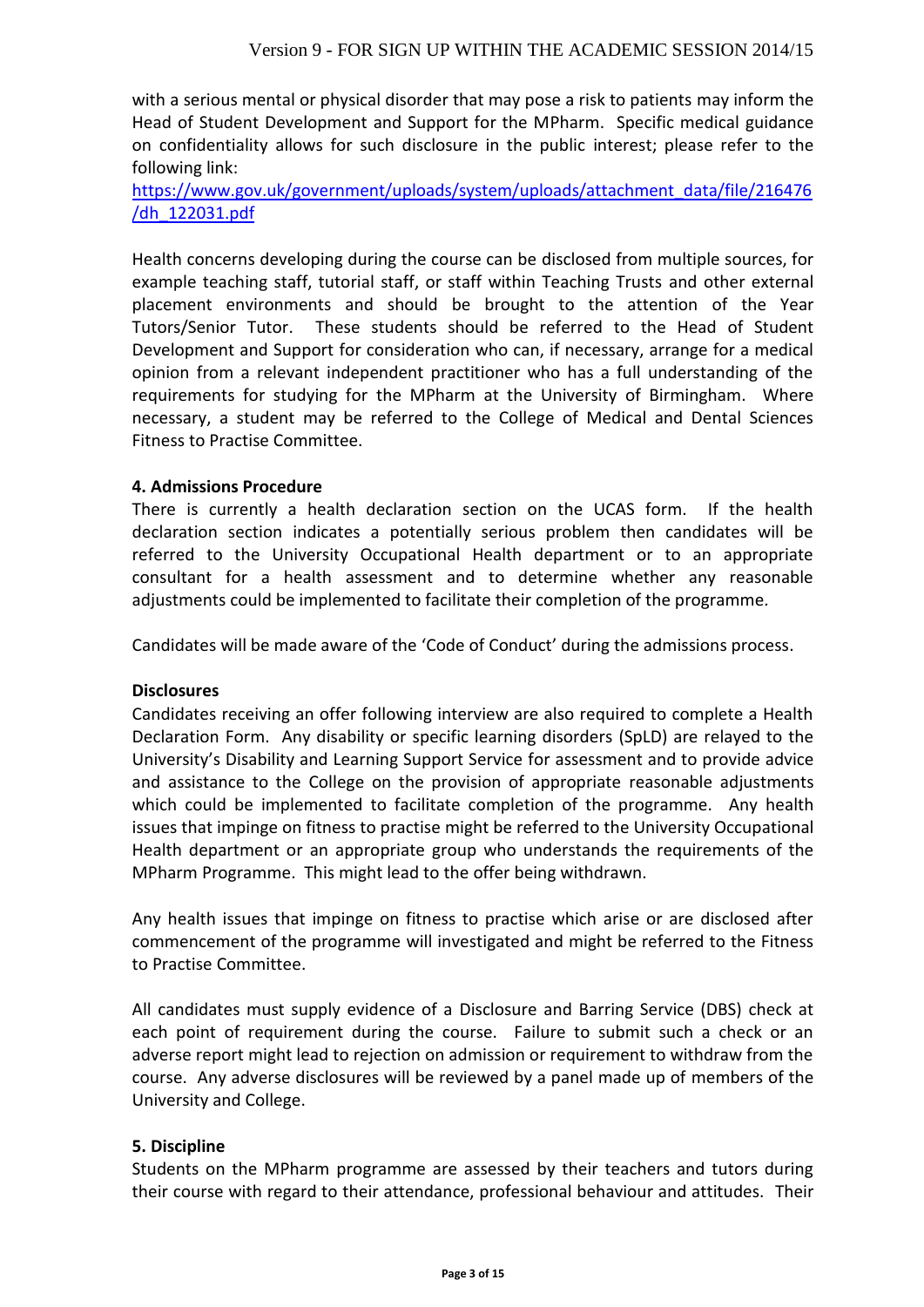grades and reports (verbal and written) are sent to the MPharm Administration Office. If there are important issues raised with a student in these assessments they are forwarded to the Student Services Centre and students will be referred to a Year Tutor.

All cases of plagiarism or cheating must be referred to the Operations Manager (Student Experience and Support) for investigation and may result in a referral to the College Fitness to Practise Committee.

Anyone who has concerns or serious issues with respect to a student's behaviour or discipline must report these in writing to the Senior Tutor, preferably using the 'Concern Form'.

Guidance and a copy of the form can be found on the student Intramed when you commence your degree programme at:

[http://medweb4.bham.ac.uk/studentintramed/schooloffice/index.asp?path=Personal%2](http://medweb4.bham.ac.uk/studentintramed/schooloffice/index.asp?path=Personal%20Mentoring0708/index.asp) [0Mentoring0708/index.asp](http://medweb4.bham.ac.uk/studentintramed/schooloffice/index.asp?path=Personal%20Mentoring0708/index.asp)

The Medical and Dental Sciences College follows the Regulations of the University of Birmingham on Student Conduct (Section 8) which are outlined at: http://www.birmingham.ac.uk/Documents/university/legal/regulations-part8.pdf

### **6. The Fitness to Practise Committee**

The Medical and Dental Sciences College *modus operandi* for all College level Fitness to Practise Committees is in accordance with the University Legislation which is outlined at: <https://intranet.birmingham.ac.uk/as/registry/legislation/index.aspx>

http://www.birmingham.ac.uk/Documents/university/legal/misconduct-fitnesspractice.pdf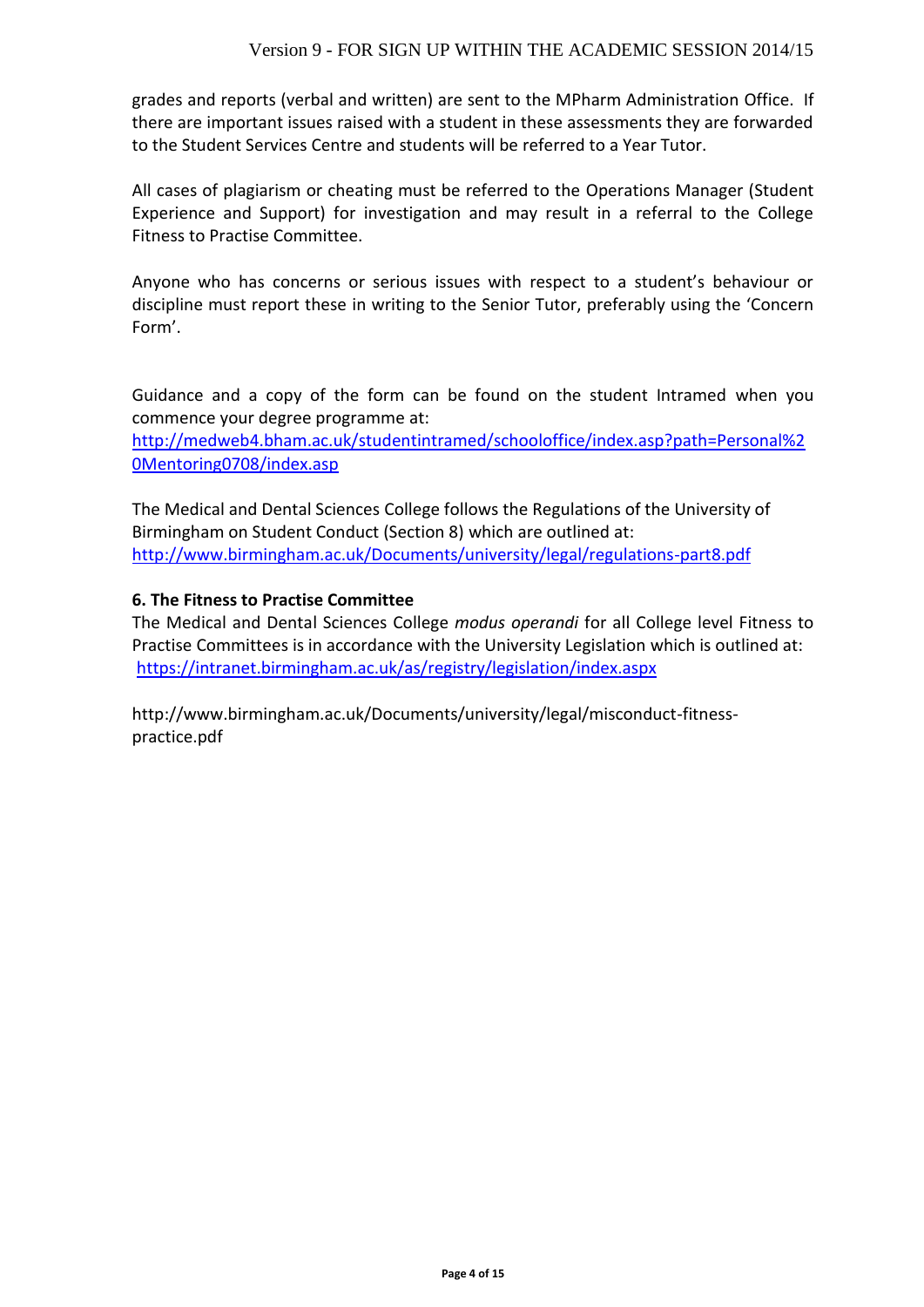**Appendix I**



# **Document A**

# The University of Birmingham College of Medical and Dental Sciences Code of Conduct for MPharm students

The following codes identify the behaviour required of a student within the University of Birmingham and the relevant professional code with respect to Pharmacy. As a pharmacy student you will be studying to obtain a University degree that normally allows you to apply for a pre-registration placement subject to approval by the General Pharmaceutical Council (GPhC). During your studies you will be working within this professional environment. The following requirements are based on the General Pharmaceutical Council's Code of Conduct for Pharmacy Students. It is therefore essential that you are able to fulfil these criteria so that you can learn effectively and become a capable pharmacy practitioner. This declaration will be confirmed annually.

At each section through this document you will be asked to register that you accept these codes, or are undecided. By registering your acceptance you are stating that you understand that breaches to these codes or to the University regulations may either lead to disciplinary action, to your exclusion from the University or your course of study, or to the inability of the University to supply you with a supportive professional reference. In the event of a breach of these codes you may be treated differently from students on other courses in the University of Birmingham who are not subject to such codes. These codes form part of a new set of Fitness to Practise procedures that cover all aspects of health and behaviour with respect to students on professional programmes leading to a healthcare qualification.

If you are undecided about a section, you should contact your Year Tutor to discuss how to reconcile any difficulty you have with these codes. The University of Birmingham College of Medical and Dental Sciences will work with you to see how best to resolve your difficulty. If a satisfactory resolution cannot be achieved then it will not be possible for you to study Pharmacy at the University of Birmingham. Should a pharmacy student's studies be curtailed during their course for these reasons the College attempt, if it is appropriate, to move the student to a suitable degree course that does not hold the employment and professional restrictions implicit in Pharmacy.

Text that is in red italics is there to help explain the rationale behind a code.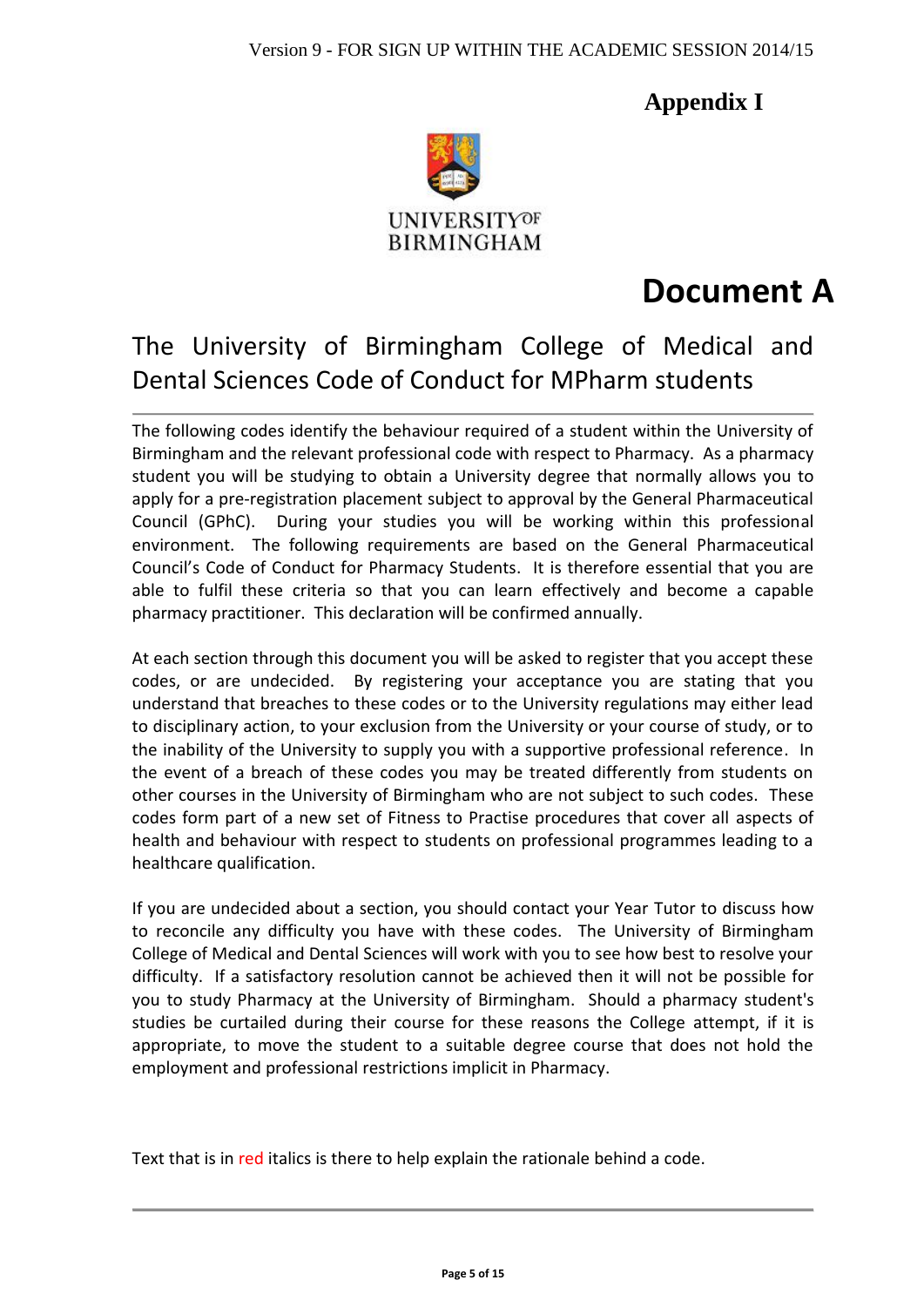# **Introduction**

I understand that successful completion of the academic qualification I am seeking leads following an appropriate successful pre-registration period to admission to a professional body and that I am required, during my studies, to adhere to the requirements of that professional body and any related statutory body. I recognise that this Code of Professional Conduct and Fitness to Practise identifies the behaviour required of me, and that it is supplemented by the GPhC guidance "*Code of Conduct for Pharmacy Students* [2010]" found at [http://www.pharmacyregulation.org/education/pharmacist/student](http://www.pharmacyregulation.org/education/pharmacist/student-code-conduct)[code-conduct](http://www.pharmacyregulation.org/education/pharmacist/student-code-conduct)

I understand that breaches of this Code may lead to disciplinary action including my exclusion from the University or the inability of the University to provide me with a supportive professional reference. In the event of any breach of this Code, I understand that I may be treated differently to other students of the University of Birmingham who are not subject to this Code. I understand that the contents of this Code do not absolve me from complying with other University regulations in force. The requirements of the professional body or University regulation may be revised from time to time and I will comply with any revision

#### **Student's acceptance of all the Introductory Statements:**

I am undecided

 $\overline{\phantom{a}}$ 

### **Professional Behaviour**

I will at all times behave in a manner appropriate to my position as a student of the University studying for a qualification, the successful completion of which may lead to entry into a professional pre-registration placement.

I understand that behaviour including, for example, dishonesty, indecency, harassment, bullying, violence, abuse of drugs or alcohol will lead to disciplinary action under this Code and may result in the inability of the College to supply a positive character reference on completion of the qualification. It may also lead to my exclusion from the programme of study. I recognise that such disciplinary action will include consideration of any fixed penalty notices, criminal cautions or convictions, including those for offences that are not directly connected with my studies and which have occurred before entry as well as after entry to the University. I understand that, where relevant, consideration will also be given to any disciplinary action by a current employer.

I understand that a criminal conviction or caution may lead to my suspension from certain aspects of my study until the relevant provider's duty of care can be assured, or expulsion from the course. I understand that this may lead to the need for me to extend my studies where it has not been possible to arrange replacement activities

I agree to undergo at least one enhanced Disclosure & Barring Service (DBS) check before Admission to the University of Birmingham College of Medical and Dental Sciences and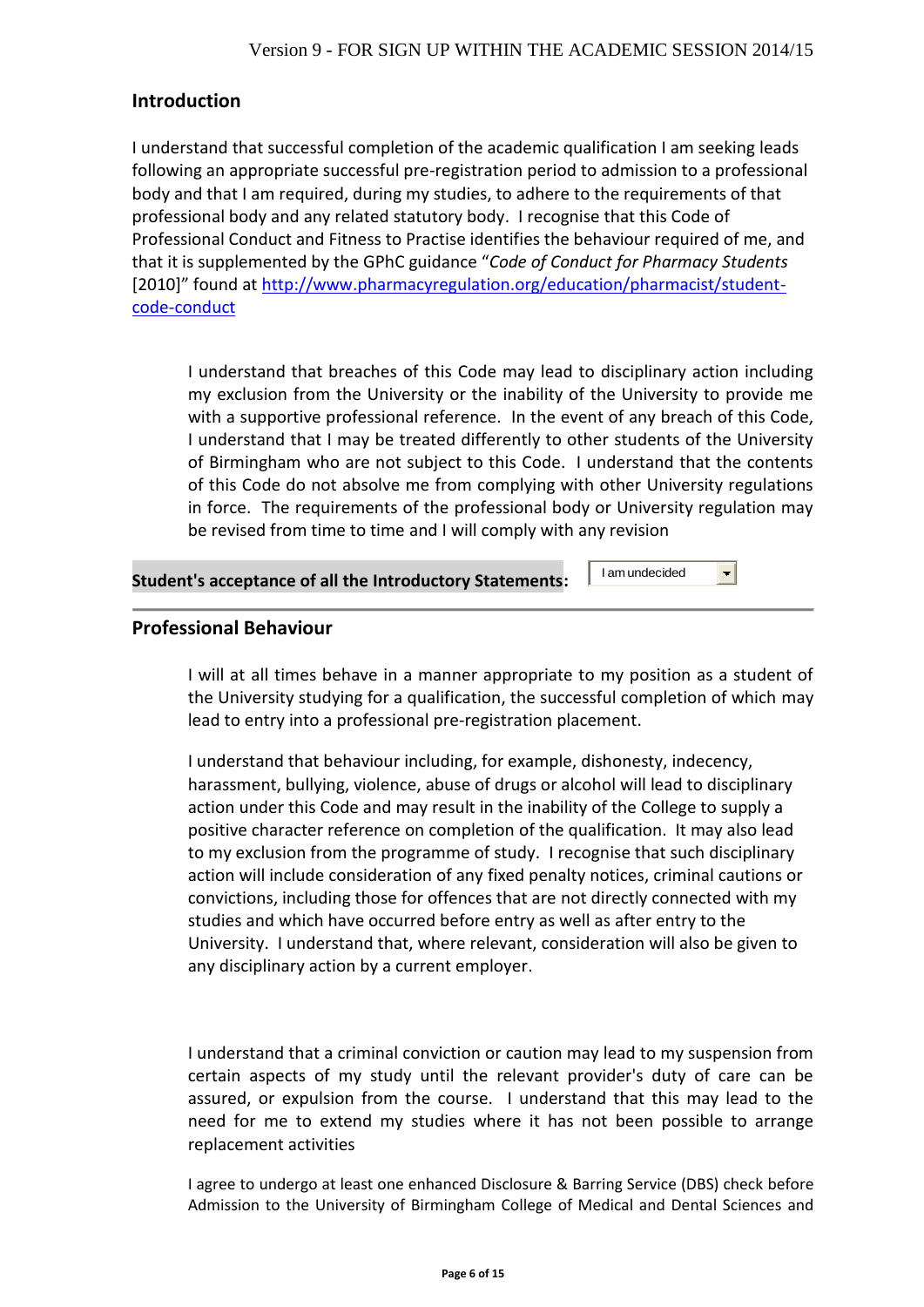#### Version 9 - FOR SIGN UP WITHIN THE ACADEMIC SESSION 2014/15

additional checks if required (or equivalent check as appropriate) and understand that failure to give consent for such checks to be carried out may result in a suspension of my studies.

I understand that I must advise my Programme, prior or post admission of any convictions, cautions, reprimands or final warnings that are not 'protected' as defined by the Rehabilitation of Offenders Act 1974 (Exceptions) Order 1975 (as amended in 2013) by SI 2013 1198. Certain offences will be filtered by the Disclosure and Barring Service and filtering guidance is available at [www.gov.uk/government/publications/dbs-filtering](http://www.gov.uk/government/publications/dbs-filtering-guidance)[guidance](http://www.gov.uk/government/publications/dbs-filtering-guidance)

#### **Student's acceptance of all the codes on Professional Behaviour:**

I am undecided

 $\blacksquare$ 

#### **Behaviour Towards Others**

I will at all times treat patients, members of the public, colleagues, staff, other healthcare professionals and other members of the University or partner institutions with due respect and conduct myself in a professional, honest, decent and courteous manner. During the course of my studies, I will use language appropriate to the situation and people involved.

I will acquire an understanding of working with diversity, including gender, race and culture, in order to work with patients and the public appropriately.

I confirm that I will listen to patients and members of the public and respect their views, treat patients politely and considerately, respect patients' privacy and dignity, and respect the right of patients to decline taking part in teaching.

#### *Successful relationships between pharmacists and patients/public depend on trust.*

I confirm that I will not allow my views about a person's lifestyle, culture, beliefs, race, colour, gender, sexuality, age, disability, disease, social status, or perceived economic worth to prejudice my interaction with patients, members of the public teachers, or colleagues.

I confirm that I will not abuse the trust a patient or member of the public places in me.

I confirm that I will always make clear to patients and members of the public that I am a student and not a qualified pharmacist, and I will not recommend treatment or suggest patients or members of the public take any action that might be interpreted as pharmaceutical advice.

*In a clinical setting the term "doctor" is used as a courtesy title denoting that a person is working as a medical doctor. If a pharmacy student holds a doctorate degree they must not use the title of doctor in a medical setting as this would misrepresent their status to the patient.*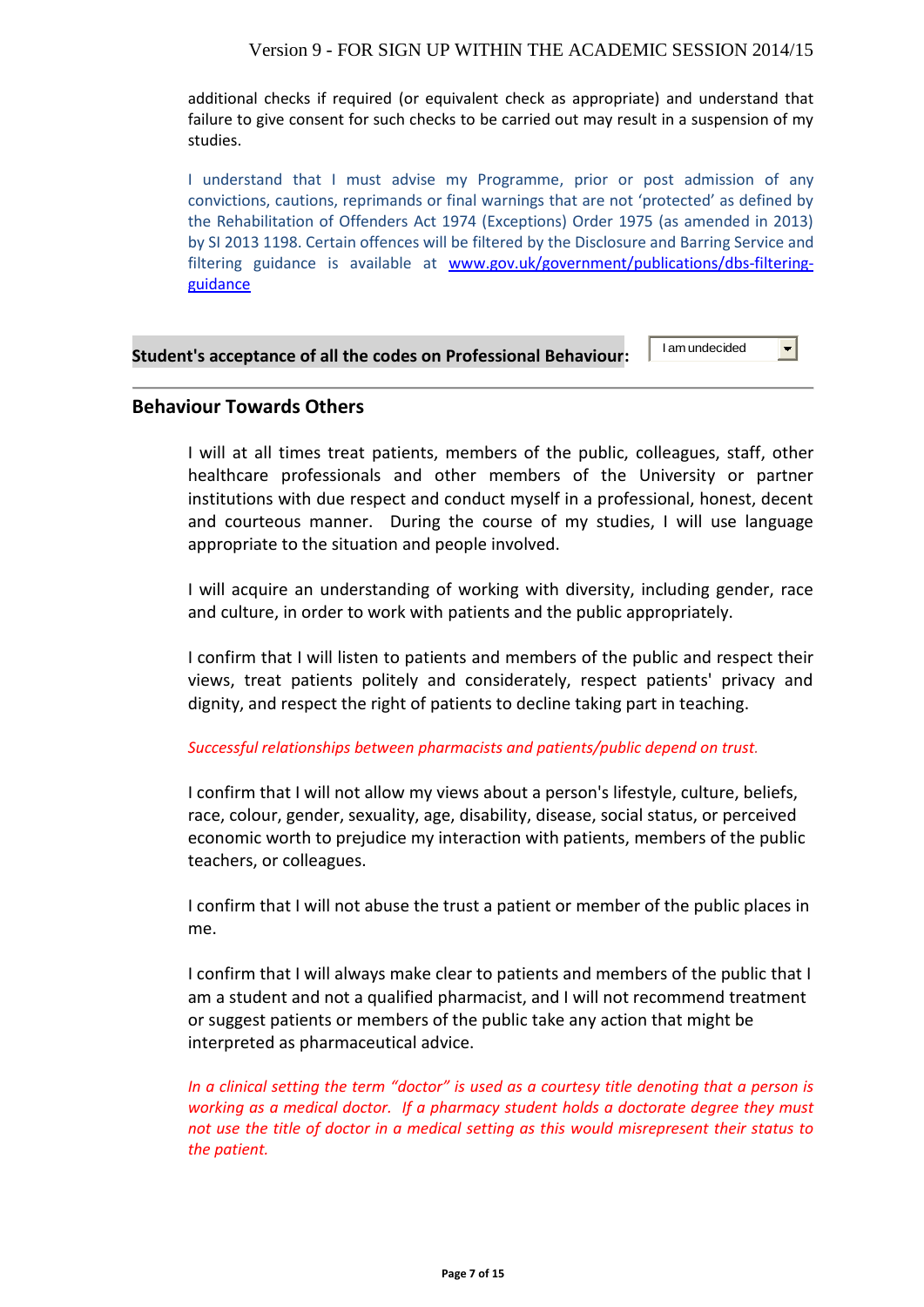**Student's acceptance of all the codes on Behaviour Towards**

 $\blacksquare$ 

**Others:** I am undecided

**Appearance**

I confirm that I will maintain appropriate standards of dress, appearance and personal hygiene so as not to cause offence to patients, the public, teachers, or colleagues. Standard dress within professional placement areas should be smart and modest. Within the University itself, standards should be appropriate to that environment.

*The appearance of a student or pharmacy practitioner should not be such as to potentially affect the public or a patient's trust in that person's professional judgement or standing.*

I confirm that I will expose my face fully to patients, members of the public, teachers and colleagues at all times, except when I am required to wear a protective face mask and will adhere to the relevant Trust/placement company guidance concerning dress (e.g. arms bare below the elbow, special clothing requirements for aseptic manipulation and similar areas) and hygiene (e.g. washing) as appropriate for safety of patients and the public.

*Showing one's face makes it easier for patients and the public who are hard of hearing to hear you and/or lip-read, and an important part of communication is by using facial expression. Head dress may be worn (e.g. as part of religious observance) but must not cover the face.*

I confirm that I will wear my ID badge, denoting my status as a student, at all times whist engaged in any learning and teaching activities.

*All students and staff must wear an identification badge for the purposes of recognition by patients, the public, teachers, and other healthcare staff. Patients, the public and teachers must be able to identify students to verify that they are genuine.*

#### **Student's acceptance of all the codes on Appearance:**

I am undecided $\vert \mathbf{r} \vert$ 

#### **Learning**

The content of my programme of study is designed to meet the requirements of a professional body the General Pharmaceutical Council (GPhC): [http://www.pharmacyregulation.org/education/approval-courses/accreditation](http://www.pharmacyregulation.org/education/approval-courses/accreditation-guidance)[guidance.](http://www.pharmacyregulation.org/education/approval-courses/accreditation-guidance)

I will pursue my studies with reasonable diligence under University Regulation Section 7.8 ([http://www.birmingham.ac.uk/Documents/university/legal/regulations](http://www.birmingham.ac.uk/Documents/university/legal/regulations-part7.pdf)[part7.pdf\)](http://www.birmingham.ac.uk/Documents/university/legal/regulations-part7.pdf) ) and the Code of Practice on Student Attendance and Reasonable Diligencesections1–3

(http://www.birmingham.ac.uk/Documents/university/legal/student-attendancereasonable-diligence.pdf)ensuring that I avail myself of the educational opportunities made available and I will seek to acquire the range of skills and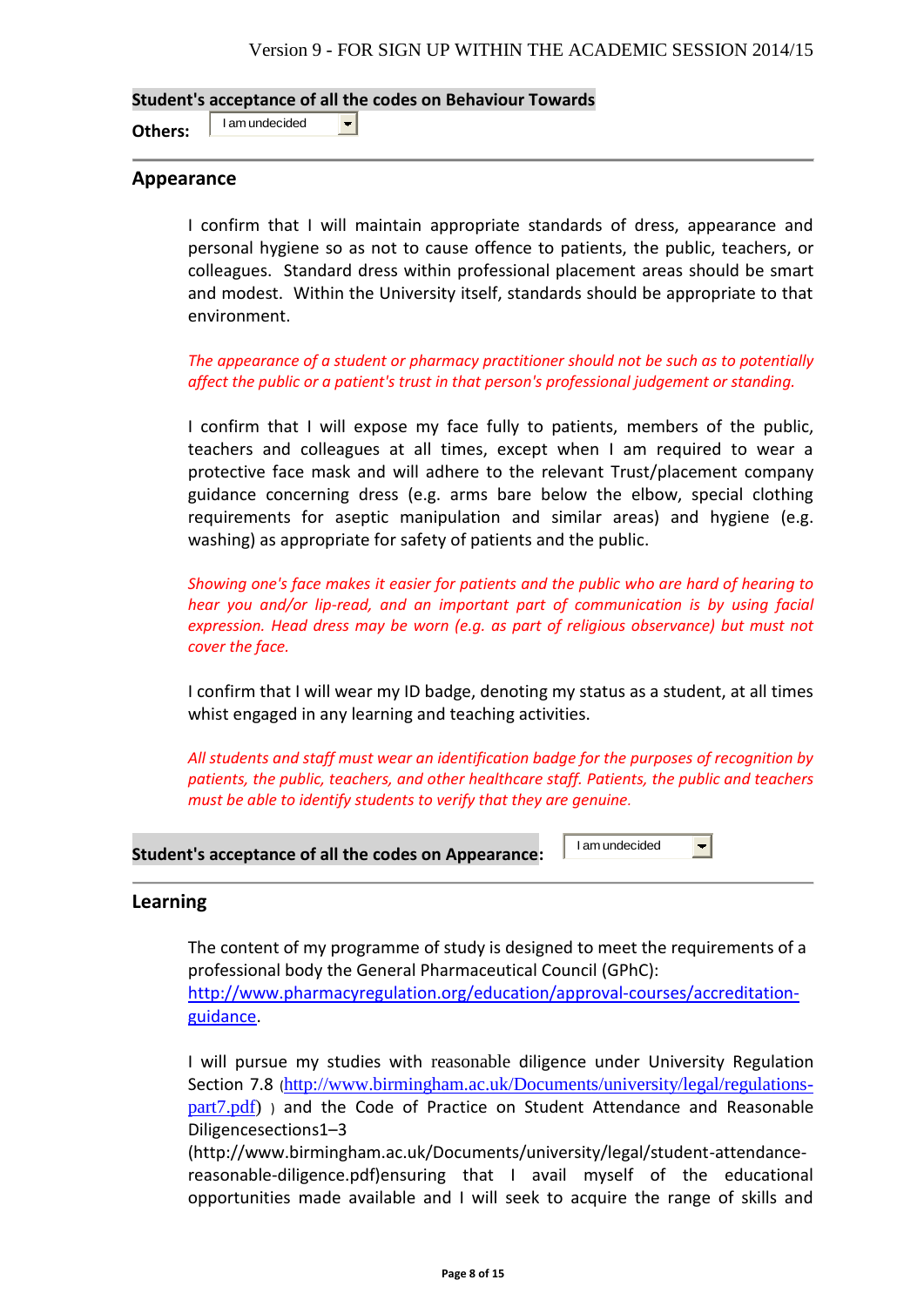#### Version 9 - FOR SIGN UP WITHIN THE ACADEMIC SESSION 2014/15

knowledge identified in the relevant Professional Regulatory Body guidance – (GPhC as above).

The MPharm is a full time programme which involves exposure to patients and the public in professional environments from the beginning. Students are expected to meet the University requirements for due diligence in attending all aspects of the programme.

I understand that I must take responsibility for my own learning through attendance at lectures, tutorials, seminars, practicals or clinical and professional placements and through being suitably prepared for them. I understand that attendance to all aspects of my programme is regularly monitored and I will facilitate this process by notifying administrative staff of all absences via email or telephone as soon as is practically possible. If I am to be absent from any part of the course owing to sickness or other reasons, I will endeavour to make up the lost learning opportunity making appropriate use of College support structures (personal and welfare tutor systems). I understand that if I persistently fail to follow my programme of study with reasonable diligence that I will be subject to disciplinary action.

I will submit work for assessment to the deadlines set by the programme.

I will not disrupt the delivery of teaching or the learning experience of my fellow students and will not jeopardise the health and safety of those involved during attendance at lectures, tutorials, seminars, practical's or clinical and professional placements.

I understand that if I behave dishonestly during the assessment process including **plagiarism** or **other forms of cheating** I will be subject to disciplinary action in accordance with the University Regulation 8.2.1 (j) : 'Cheating or plagiarism (when judged serious by the Principal Academic Unit, as specified in the Code of Practice on Plagiarism)

[\(https://intranet.birmingham.ac.uk/as/studentservices/conduct/plagiarism/index.aspx](https://intranet.birmingham.ac.uk/as/studentservices/conduct/plagiarism/index.aspx) )in assessed academic work or in examinations including actions which constitute an Examination Irregularity under Regulation 7.2.3 (d) (iv) and the Code of Practice on the Conduct of Centrally Co-ordinated Formal Written Examinations.'

([http://www.birmingham.ac.uk/Documents/university/legal/conduct-centrally](http://www.birmingham.ac.uk/Documents/university/legal/conduct-centrally-coordinated-exams.pdf)[coordinated-exams.pdf\)](http://www.birmingham.ac.uk/Documents/university/legal/conduct-centrally-coordinated-exams.pdf) )

*Students need to be aware that the GPhC might request that the University provide the names of students found guilty of cheating - in any form - during their time at University. Note that such issues are particularly relevant to health and similar professions since patients and the public are entitled to expect probity in their professionals.* 

I understand that some elements of my assessed work may be submitted to webbased plagiarism detection software.

I understand that if I behave dishonestly in relation to my attendance or the attendance of others by falsifying signatures, or by other means, I will be subject to general University disciplinary action under the University regulation 8.2.1 and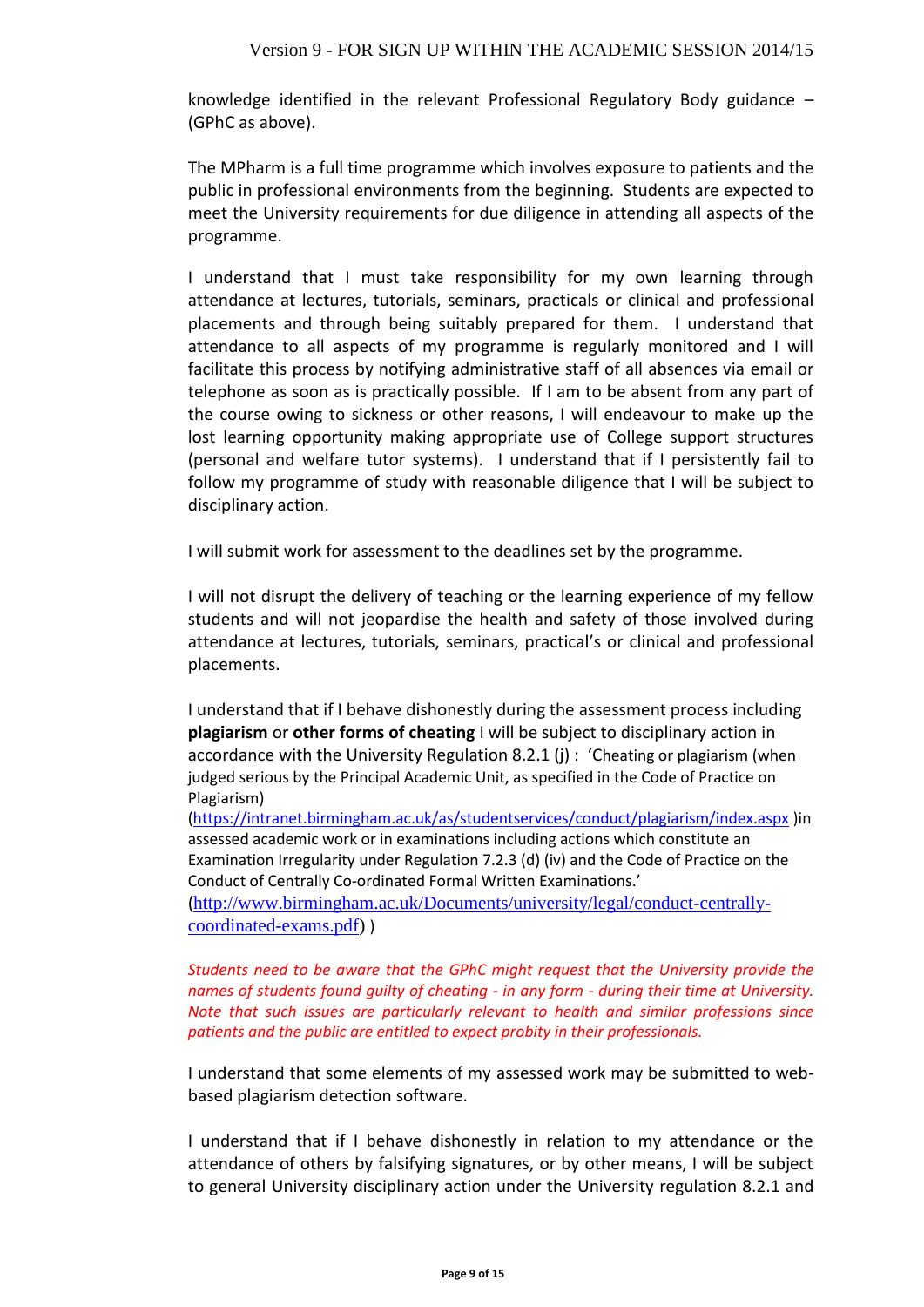subsequent to this, will also be subject to the Fitness to Practise procedures should it be found that there is a case to answer.

I understand that I am on a programme which does not undertake exposure prone procedures (EPPs) as defined by the Department of Health Guidelines:

*Exposure prone procedures (EPPs) are those where there is a risk that injury to the worker may result in exposure of the patient's open tissues to the blood of the worker. These procedures include those where the worker's gloved hands may be in contact with sharp instruments, needle tips or sharp tissues (spicules of bone or teeth) inside a patient's open body cavity, wound or confined anatomical space where the hands or fingertips may not be completely visible at all times.*

I confirm that should I be required to undertake an exposure prone procedure as part of my clinical learning, I will report the incident to the programme lead as soon as practicable.

#### **Student's acceptance of all the codes on Learning:**

#### **Barriers to Learning**

I have reported to the Student Services Centre (SSC) any specific requirements I may have to enable me to follow my programme of study (including any physical, health or learning requirements) and I will undertake to work with the College or support services provided to address these requirements.

*Any degree of a specific learning disorder must be declared. The University will make an assessment of any declared specific learning disorder and if deemed necessary appropriate help can be organised. The College provides individual targeted learning support for students who experience any type of learning disorder. However, if the disorder is found to be so severe that correct identification of different drugs and their*  dose cannot be achieved then it may not be possible to proceed with the study of *Pharmacy at the University of Birmingham. It is the policy of this College that with respect to specific learning disorders special examination arrangements are not normally made for practical examinations, since in emergency practice no allowance can be made for specific learning disorders whilst contributing to rapid and safe patient healthcare.*  I am undecided<br>
I am undecided<br>
I article of study (including a<br>
ertake to work with th<br>
irrements.<br> *cclared. The University werand if deemed necessarides individual targeted .<br>
rand if deemed necessarides individual targ* 

I undertake to report to the Student Services Centre any pre-existing or new condition, which may affect my ability to follow my programme of study or take up the profession to which the qualification I am seeking leads, as soon as I become aware of it. In the event of any pre-existing or new condition arising I undertake to work with the College or support services provided.

I understand that failure to report any condition, which may affect my ability to follow my programme of study or take up the profession to which the qualification I am seeking leads, may lead to my exclusion or transfer from my programme of study.

 $\vert \cdot \vert$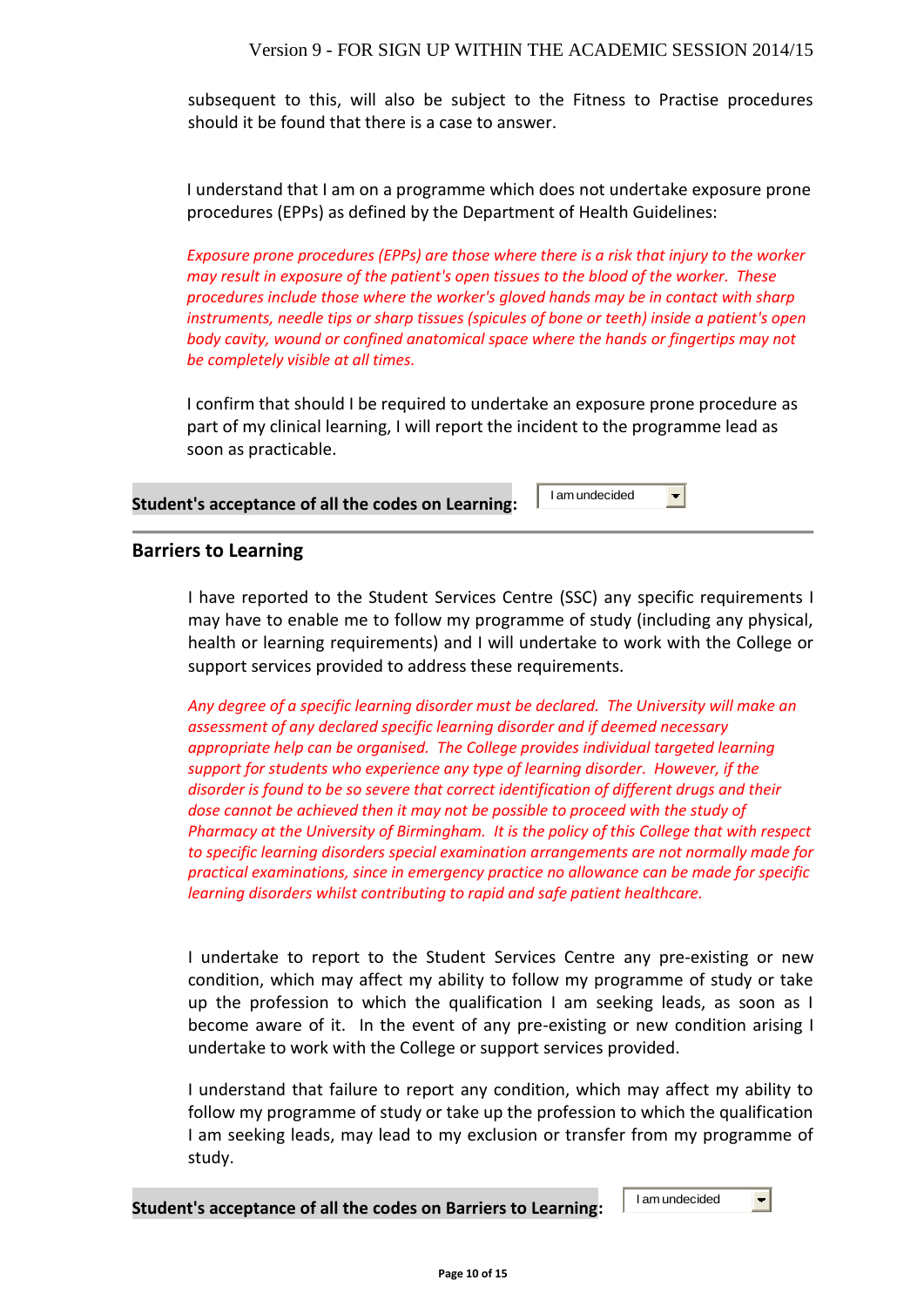#### **Barriers to Professional Practice**

I confirm that I am willing to physically examine patients and other students in modelled environments (which includes touching) in order to establish a clinical evidence irrespective of the gender, colour, culture, beliefs, disability or disease of the patient.

*In order for a pharmacy practitioner to be able to make accurate decisions in certain professional situations (e.g. prescribing in clinics) it is essential that the practitioner is able to examine every patient appropriately. Measures should be undertaken to avoid transfer of infection from or to the patient where appropriate and by recognised measures, such as hand washing, wearing gloves or masks. A student or practitioner cannot refuse to examine a patient or certain anatomical parts because of the patient's gender, colour, culture, beliefs, disability, or disease.*

I confirm that I am physically able to write legibly by hand and that I do not have a physical disability that is likely to prevent me from successfully completing professional practical training.

I confirm that I have sufficient vision to be able to pass the driving test visual requirement, and that I can read and understand hand written and typed text, placed at an appropriate distance, without visual aids other than spectacles or contact lenses.

*It is necessary that a pharmacy practitioner must be able to read the hand written notes of other practitioners, and be able to recognise certain features on a patient that may indicate critical aspects of disease. A student or pharmacy practitioner must be able to read and understand written instructions so that the names and dosages of drugs can be acted on without error. If a student has significant visual impairment the University can arrange a full assessment and advise the student.*

I confirm that I have notified the Disability and Learning Support Services Centre if I have **any** degree of a specific learning disorder (e.g. dyslexia).

*Any degree of a specific learning disorder must be declared. The University will make an assessment of any declared specific learning disorder and if deemed necessary appropriate help will be organised. The College provides individual targeted learning support for students who experience any type of learning disorder. However, if the disorder is found to be so severe that correct identification of different drugs and their dose cannot be achieved then it may not be possible to proceed with the study of Pharmacy at the University of Birmingham. It is the policy of this College that with respect to specific learning disorders that special examination arrangements are not normally made for practical clinical examinations, since in emergency practice no allowance can be made for specific learning disorders whilst effecting rapid and safe medical management.* 

I confirm that I am able to hear, using a fitted hearing aid if required, such that I can understand a softly spoken child or elderly patient, and that I can hear what is said when using a conventional telephone.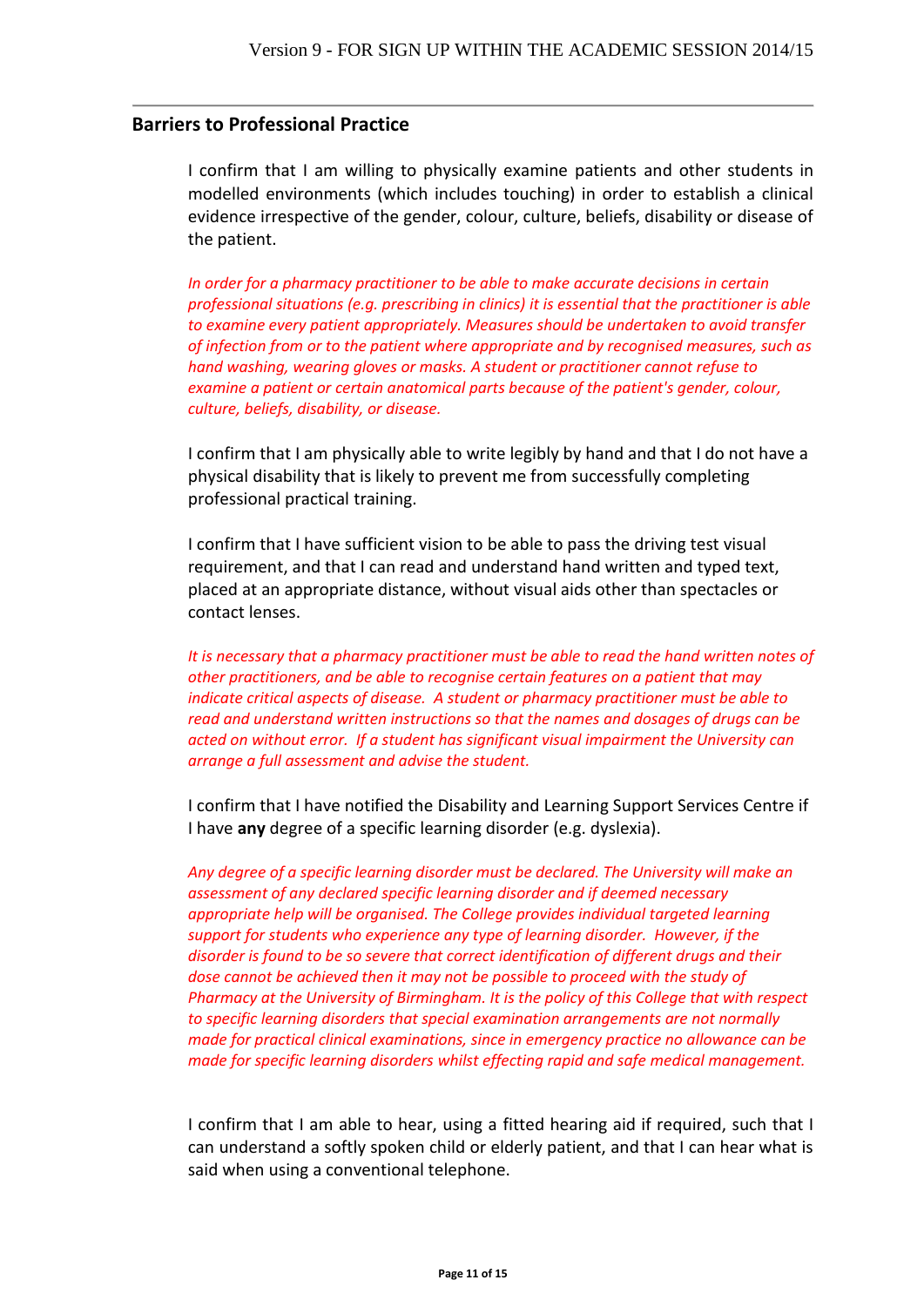#### Version 9 - FOR SIGN UP WITHIN THE ACADEMIC SESSION 2014/15

*It is essential that a pharmacy practitioner can hear sufficiently well, with the aid of devices if necessary, so that they can listen to a patient or member of the public's account of their problems and can operate ordinary telephones for communication within complex organisations such as hospitals and community pharmacies. If a student has a significant hearing problem the University can arrange a full assessment and advise the student.* 

I confirm that in the last year I have not experienced a fit or seizure which has not been reported to the Pharmacy Welfare Tutor?

*Impairment caused by health problems can interfere with work performance. The assessment of whether health-related impairment may lead to harm to others in one's care is difficult. Conditions where there is a risk of sudden incapacity, such as epilepsy, cardiac arrhythmias or hypoglycaemia, can only be assessed in terms of the probability of recurrence whilst in a situation where the incapacity could affect the care, and therefore potentially cause indirect harm, to others. Some health-related impairment can be mitigated by taking certain actions on the part of the individual; but it is imperative that a full risk assessment is carried out prior to any employment and therefore also prior to any work-place based training. The College of MDS therefore requires any students who may be in such a situation to notify the Student Services Centre for the appropriate programme of study of such a condition prior to or during their training.*

*The University will make an assessment of the student's condition in order to advise the student, and consider possible treatment and avoidance measures as appropriate.*

I confirm I will comply with the immunisation requirements for the MPharm within the timescales defined by the College and accept that failure to do so may result in disciplinary action under this code.

I confirm that I understand that failure to attend an arranged Occupational Health appointment without good reason, may result in my being liable for charges as advised by Occupational Health / College of Medicine and Dental Sciences and I agree to pay any charges for which I am liable.

#### **Student's acceptance of all the codes on Barriers to Professional**

 $\overline{\phantom{a}}$ 

**Practice:** 

I am undecided

#### **Duty of Care**

I will at all times act in the best interests of patients, members of the public, fellow students and teachers and conduct myself in a professional manner in all aspects related to my studies.

I will undertake to familiarise myself with all College and partner institution guidelines including health and safety guidelines, codes of conduct and where relevant employment contracts in advance of and during contact with patients and members of the public, and will apply these guidelines in all dealings with them. I understand that breaching these guidelines and codes of practice will lead to disciplinary action under this Code and may result in exclusion from my programme of study.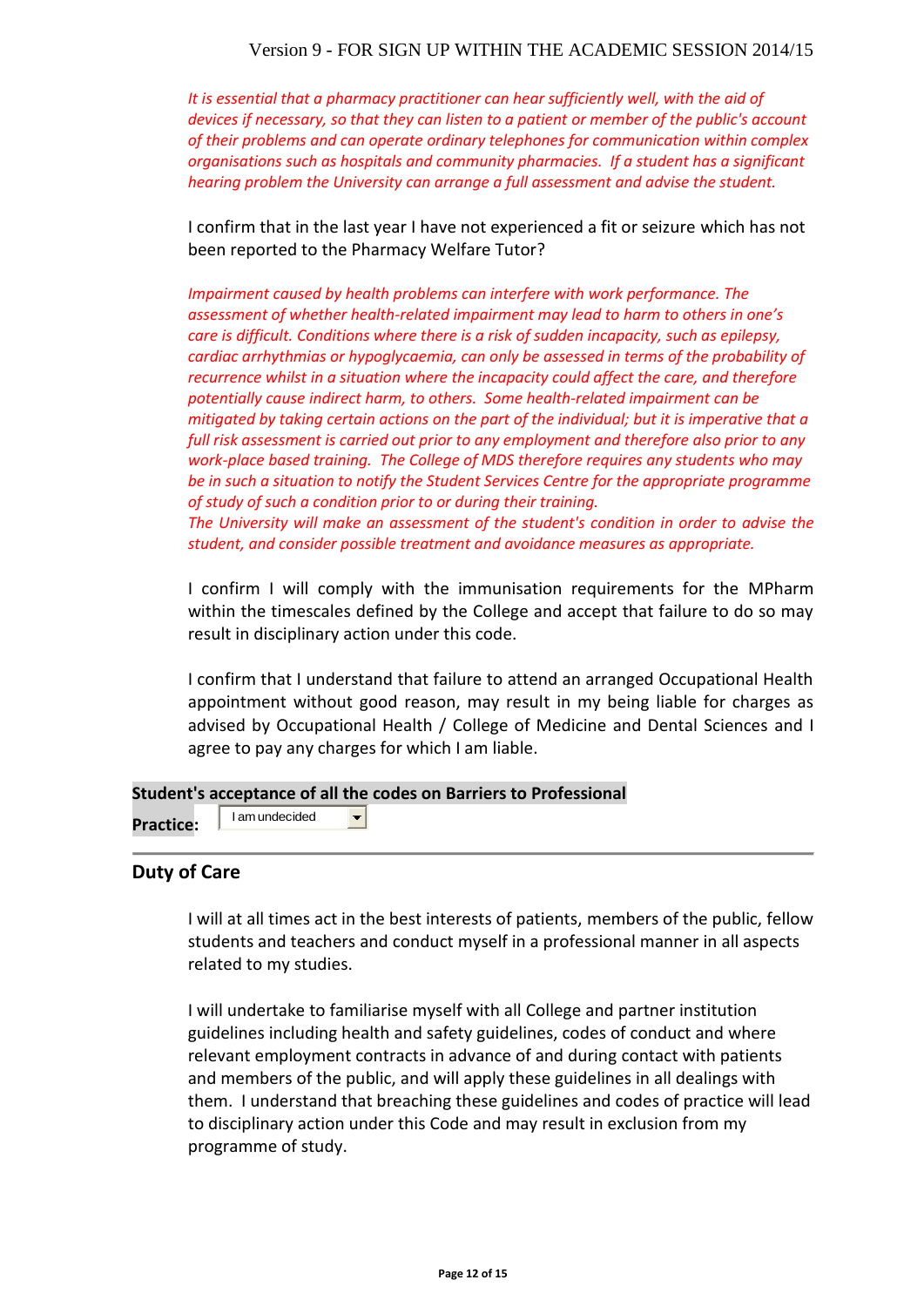I understand that dishonesty involving the falsification of patient/student or service records may lead to exclusion from my programme.

I recognise that in the course of my studies I may be placed in a position of trust and that as such I am subject to the requirements of the Sexual Offences (Amendment) Act 2000. I understand that failure to comply with the Sexual Offences (Amendment) Act 2000 will lead to disciplinary action under this Code and may result in my exclusion from the programme of study and criminal prosecution.

#### **Student's acceptance of all the codes on Duty of Care:** I am undecided

#### **Duty to Report**

I undertake to report to the Student Services Centre any action by others which may put patients, members of the public, students or teachers at risk. I understand that failure to do so may lead to disciplinary action being taken against me.

I confirm that I will report to the Student Services Centre any changes in circumstances or matters that have not already been notified.

I understand that if I am found to have given false or misleading information this may be treated as misconduct and may give raise to a fitness to practice issue.

I am undecided

 $\left| \cdot \right|$ 

 $\blacksquare$ 

#### **Student's acceptance of all the codes on Duty to Report:**

**Confidentiality**

I understand that I may have access to confidential personal information and that I am required to comply with the Data Protection Act 1998. I understand that I may not disclose such information to any third party, other than in accordance with the relevant professional code or in accordance with the law. I understand that failure to comply with this requirement will lead to disciplinary action under this Code.

I confirm that I understand and agree to be bound by the principle of confidentiality of patient records and patient data, and also for information concerning teachers and students. I will therefore take all reasonable precautions to ensure that any personal data concerning patients, which I have learned by virtue of my position as a pharmacy student, will be kept confidential. I confirm that I will not discuss patients with other students or professionals outside the clinical setting, except anonymously. When discussing cases outside the clinical setting or recording data I will ensure that patients cannot be identified by others and will not use patient identifiers beyond age and sex in written or electronic notes. I will respect all hospital and professional practice patient records and abide by appropriate Trust procedures on Patient Confidentiality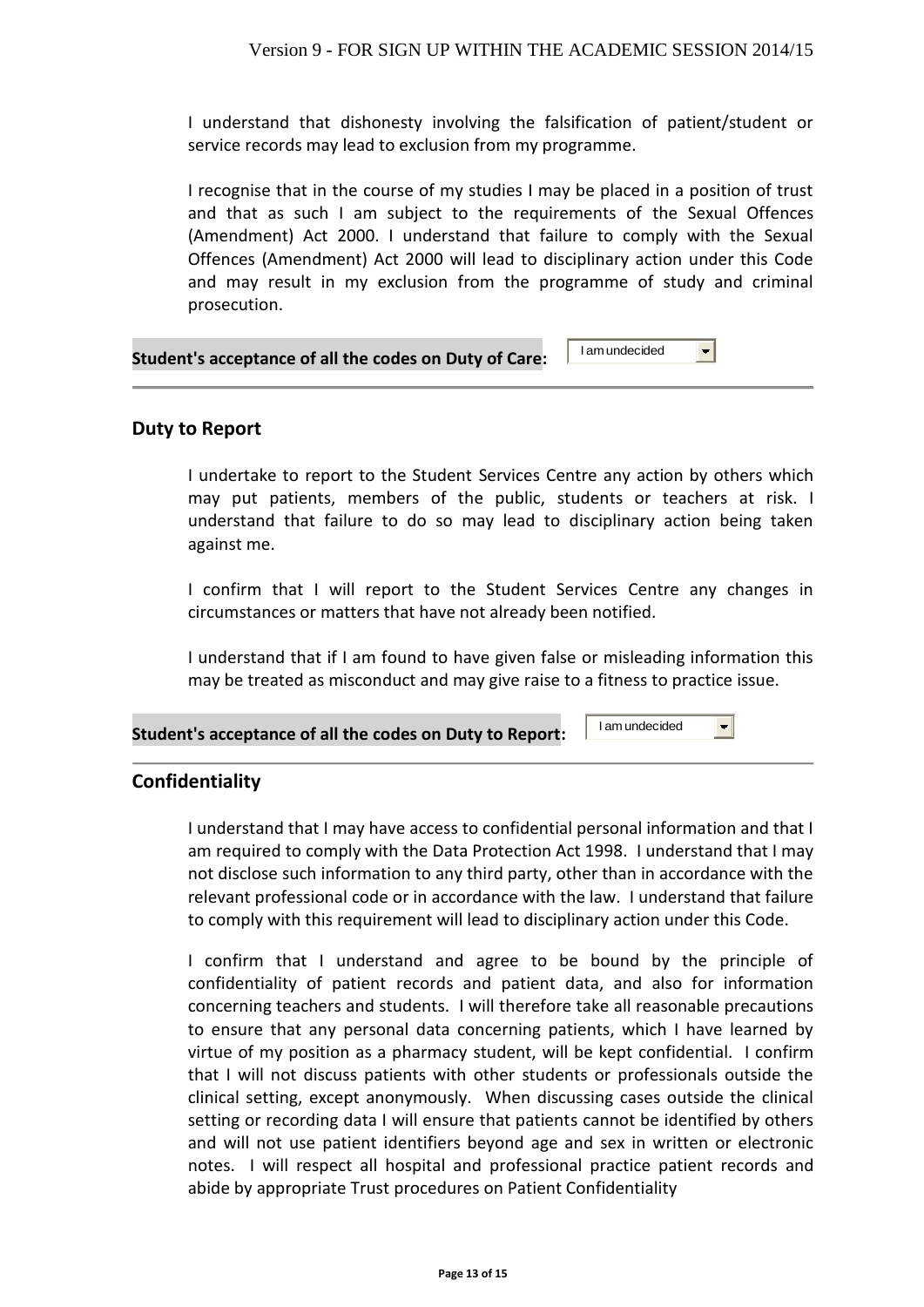#### **Student's acceptance of all the codes on Confidentiality:**

I am undecided

 $\left| \cdot \right|$ 

#### **General**

I understand that my College will continue to keep my records for whatever period of time is deemed appropriate by the University having regard to guidance from professional governing bodies relevant to my practice.

I consent to the University sharing my personal data (including any medical information) with an external occupational health service and for that occupational health service to share all information they hold on my health (mental or physical), immunisation data or other relevant information with the University, where it relates to or impacts on my fitness to practise or reasonable adjustments required because of a disability.

I permit my College or the University to make my personal data available, on a confidential basis, to members of a Fitness to Practise Committee of this University or that of a relevant Professional Regulatory Authority should such a committee be convened to consider my Fitness to Practise. I accept that it will be necessary to inform the GPhC, relevant Trust or pharmacy corporate body of Fitness to Practise findings.

I understand that the contents of this Code do not absolve me from complying with other University regulations in force. The requirements of the professional body or University regulation may be revised from time to time and I will comply with any revision.

I understand that it is the College of Medical and Dental Sciences' policy to communicate information to students via University email accounts and will therefore check my email account **at least** twice weekly.

I confirm that I agree to follow the College of Medical and Dental Sciences' policy on electronic communication.

I understand it is my responsibility to inform the College of Medical and Dental Sciences immediately of any change of contact details, and accept that it is my responsibility to keep details of my address current within the my.bham portal.

I understand that it is my responsibility to read and understand the University of Birmingham Student Charter which details the responsibilities and entitlements that apply to all registered students of the University, whether studying on or off campus.

I will respect Medical School Building rules in relation to accommodation and services. E.g. not using ID card to swipe others through the turnstiles, not printing excessively or inappropriately, respecting the Computer Cluster rules etc.

I am undecided

 $\blacktriangledown$